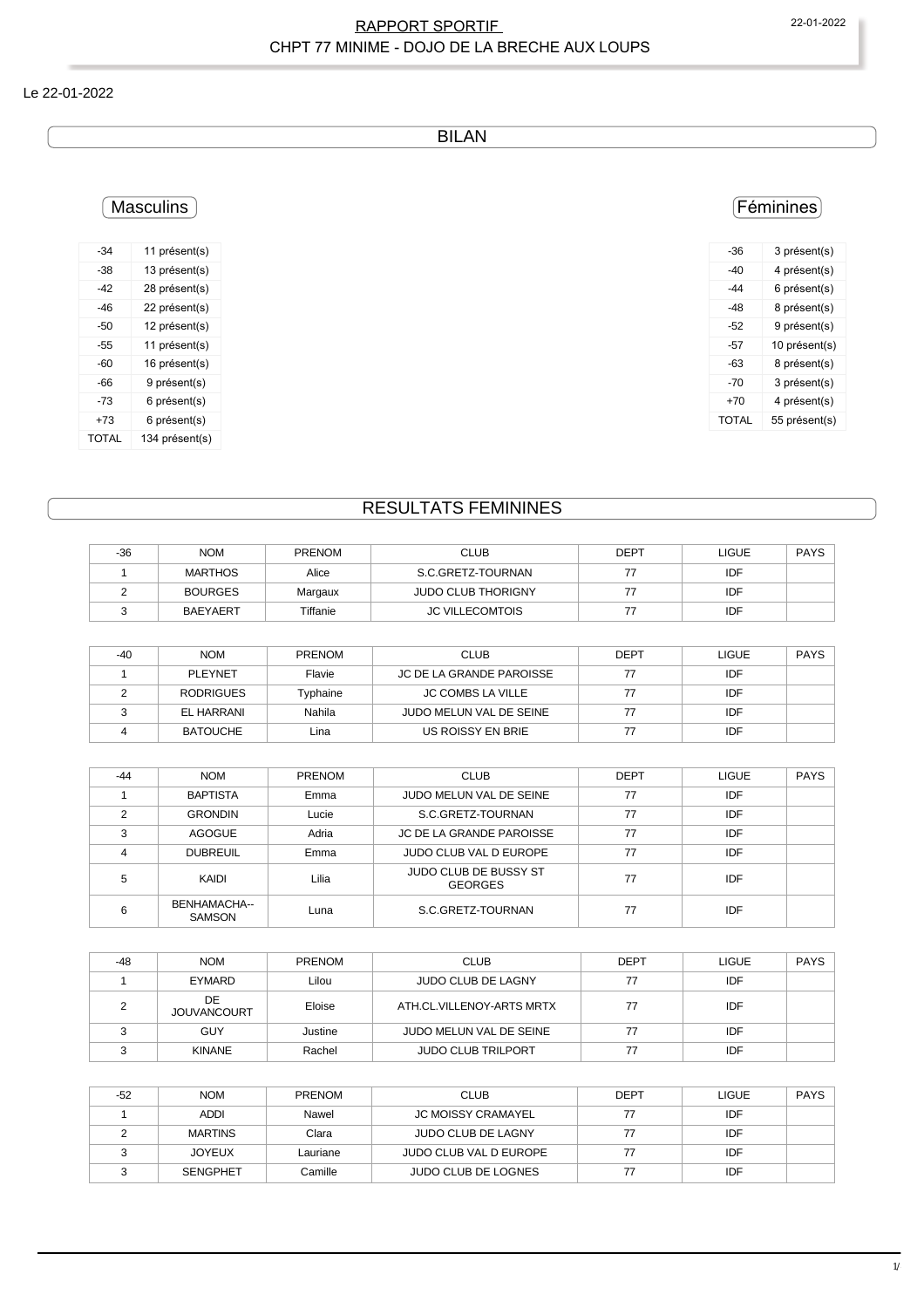### RAPPORT SPORTIF 22-01-2022 CHPT 77 MINIME - DOJO DE LA BRECHE AUX LOUPS

| -57 | <b>NOM</b>   | <b>PRENOM</b> | <b>CLUB</b>                   | <b>DEPT</b> | <b>LIGUE</b> | <b>PAYS</b> |
|-----|--------------|---------------|-------------------------------|-------------|--------------|-------------|
|     | SOH MBA      | Lise          | ALL GOELE PLAINE DE FRANCE 77 |             | IDF          |             |
|     | <b>KIUSI</b> | Maily         | JUDO CLUB NANDEEN             |             | IDF          |             |
|     | <b>ROCHA</b> | Lorena        | VSOP JUDO JUJITSU             |             | IDF          |             |
|     | <b>HERON</b> | Meili         | <b>JUDO CLUB TRILPORT</b>     |             | IDF          |             |

| $-63$ | <b>NOM</b>      | <b>PRENOM</b> | <b>CLUB</b>              | <b>DEPT</b> | LIGUE | <b>PAYS</b> |
|-------|-----------------|---------------|--------------------------|-------------|-------|-------------|
|       | SY              | Maryem        | JUDO CLUB DE LAGNY       |             | IDF   |             |
|       | <b>MOLTOT</b>   | Chloe         | <b>JC COMBS LA VILLE</b> | 77          | IDF   |             |
|       | <b>LASOUCHE</b> | Louison       | <b>DOJO VERNEUILLAIS</b> | 77          | IDF   |             |
|       | <b>POULLAIN</b> | Maurine       | JC ST SOUPPLETS          | 77          | IDF   |             |

| $-70$ | <b>NOM</b>    | <b>PRENOM</b> | <b>CLUB</b>             | <b>DEPT</b> | LIGUE | <b>PAYS</b> |
|-------|---------------|---------------|-------------------------|-------------|-------|-------------|
|       | TEKFI         | Djoud         | JUDO MELUN VAL DE SEINE |             | IDF   |             |
|       | MOSENGO       | Melodie       | <b>JC COULOMMIERS</b>   |             | IDF   |             |
|       | <b>MIGNOT</b> | Melyna        | CO.OTHIS BEAUMARCHAIS   |             | IDF   |             |

| $+70$ | <b>NOM</b>        | <b>PRENOM</b> | <b>CLUB</b>             | DEPT | LIGUE | <b>PAYS</b> |
|-------|-------------------|---------------|-------------------------|------|-------|-------------|
|       | <b>MALONGA</b>    | Berenice      | JUDO MELUN VAL DE SEINE |      | IDF   |             |
|       | <b>JAUNAY</b>     | Lauriane      | CO.OTHIS BEAUMARCHAIS   |      | IDF   |             |
|       | <b>CARPENTIER</b> | Eva           | USJM-A3M                |      | IDF   |             |

# RESULTATS MASCULINS

| $-34$ | <b>NOM</b>                | <b>PRENOM</b> | <b>CLUB</b>                     | <b>DEPT</b> | LIGUE      | <b>PAYS</b> |
|-------|---------------------------|---------------|---------------------------------|-------------|------------|-------------|
|       | LE BRETON<br><b>RAMOS</b> | Illan         | <b>J.C.DE L ALMONT</b>          | 77          | IDF        |             |
| 2     | <b>COTTET MIGUEL</b>      | Theo          | <b>J.C. NANGIS</b>              | 77          | <b>IDF</b> |             |
| 3     | <b>DUMAZET</b>            | Camill        | <b>JUDO CLUB DE MOUROUX</b>     | 77          | <b>IDF</b> |             |
| 3     | <b>VANDERNERSCH</b>       | Maxence       | <b>JUDO CLUB SAINT THIBAULT</b> | 77          | IDF        |             |
| 5     | <b>MORON</b>              | Camille       | <b>JC COULOMMIERS</b>           | 77          | <b>IDF</b> |             |
| 5     | <b>JEANNESSON</b>         | Corentin      | <b>DOJO VERNEUILLAIS</b>        | 77          | IDF        |             |
|       | <b>BEAUVALLET</b>         | Yanis         | <b>JUDO CLUB MONTEVRAIN</b>     | 77          | IDF        |             |
|       | <b>GONZALEZ LY</b>        | Evan          | <b>JC MONTHYON</b>              | 77          | IDF        |             |

| $-38$ | <b>NOM</b>          | <b>PRENOM</b> | <b>CLUB</b>                    | <b>DEPT</b> | <b>LIGUE</b> | <b>PAYS</b> |
|-------|---------------------|---------------|--------------------------------|-------------|--------------|-------------|
|       | <b>POUPARD</b>      | Quentin       | <b>JUDO CLUB NANDEEN</b>       | 77          | <b>IDF</b>   |             |
| C     | <b>CHINZORIG</b>    | Aldar         | <b>JUDO CLUB VILLEPARISIS</b>  | 77          | IDF          |             |
| 3     | <b>DENEVERS</b>     | Simon         | J.C.MELUN                      | 77          | IDF          |             |
| 3     | <b>HAUD LIGNAIS</b> | Timothe       | JC CESSON VERT ST DENIS        | 77          | IDF          |             |
| 5     | <b>PACAUT</b>       | Antonin       | <b>JC VILLECOMTOIS</b>         | 77          | IDF          |             |
| 5     | MAUGER              | Julien        | <b>JC COMBS LA VILLE</b>       | 77          | IDF          |             |
|       | <b>FEO</b>          | Oscar         | <b>JC CESSON VERT ST DENIS</b> | 77          | IDF          |             |
|       | <b>VIOLLET</b>      | Leni          | JUDO CLUB L ANGE GARDIEN       | 77          | IDF          |             |

| $-42$ | <b>NOM</b>     | <b>PRENOM</b> | <b>CLUB</b>                   | <b>DEPT</b> | <b>LIGUE</b> | <b>PAYS</b> |
|-------|----------------|---------------|-------------------------------|-------------|--------------|-------------|
|       | <b>POILLON</b> | Steven        | <b>JC COMBS LA VILLE</b>      | 77          | IDF          |             |
| っ     | HERTI          | Amine         | <b>JUDO CLUB MONTEVRAIN</b>   | 77          | <b>IDF</b>   |             |
| 3     | <b>ZERROUK</b> | Nazim         | <b>JC MOISSY CRAMAYEL</b>     | 77          | <b>IDF</b>   |             |
| 3     | <b>BOIT</b>    | Arthur        | <b>JC ST SOUPPLETS</b>        | 77          | <b>IDF</b>   |             |
| 5     | PETIT          | Gaspard       | K.JC GUIGNES RABUTIN          | 77          | <b>IDF</b>   |             |
| 5     | CALARNOU       | Evan          | <b>JUDO CLUB MONTEVRAIN</b>   | 77          | <b>IDF</b>   |             |
|       | <b>FISTON</b>  | Gianni        | ALL GOELE PLAINE DE FRANCE 77 | 77          | <b>IDF</b>   |             |
|       | KERANGUEVEN    | Ewen          | <b>JC COMBS LA VILLE</b>      | 77          | IDF          |             |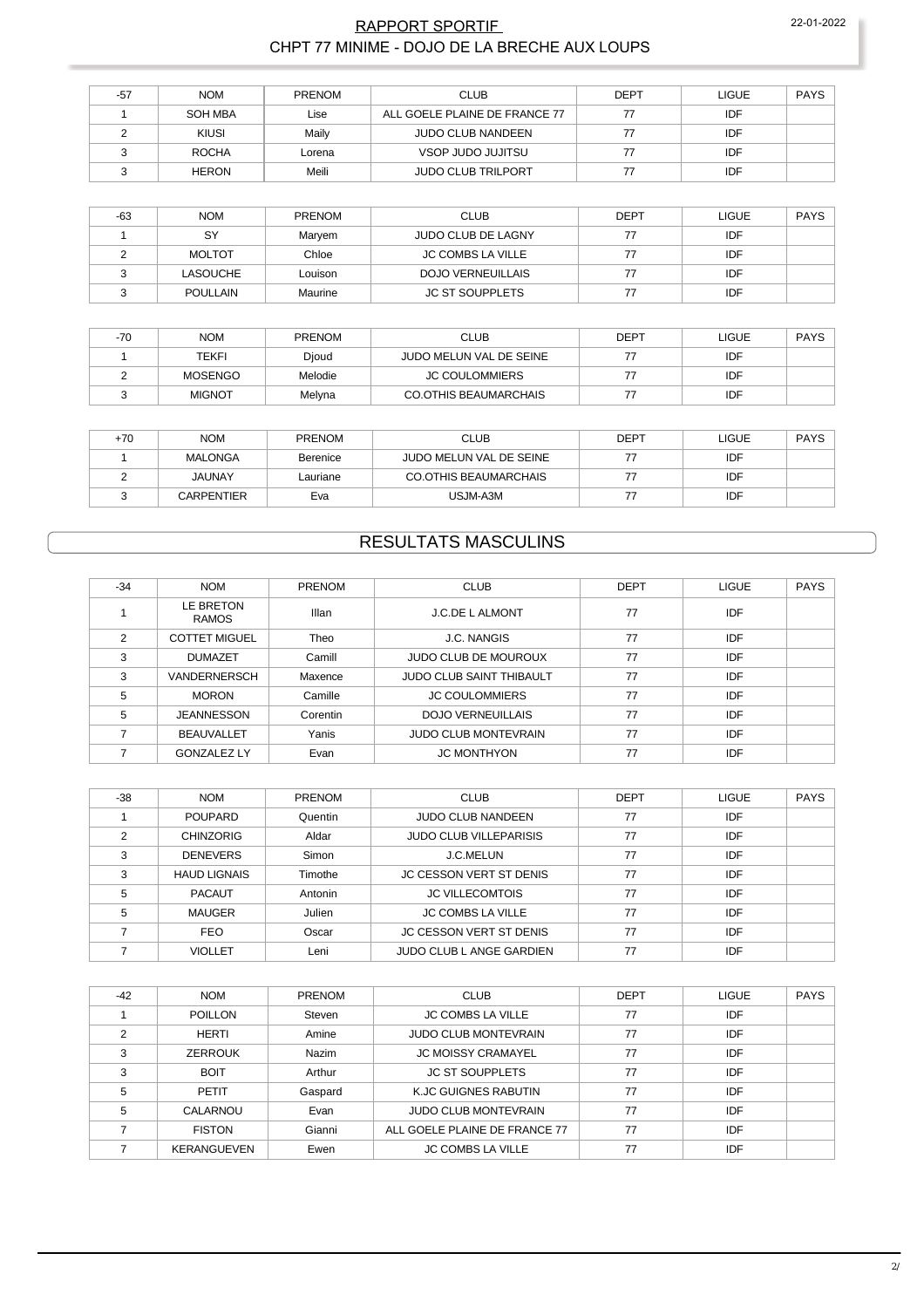### RAPPORT SPORTIF 22-01-2022 CHPT 77 MINIME - DOJO DE LA BRECHE AUX LOUPS

| -46 | <b>NOM</b>       | <b>PRENOM</b> | <b>CLUB</b>                   | <b>DEPT</b> | <b>LIGUE</b> | <b>PAYS</b> |
|-----|------------------|---------------|-------------------------------|-------------|--------------|-------------|
|     | <b>KOUKPAKI</b>  | Elouan        | <b>JC COMBS LA VILLE</b>      | 77          | IDF          |             |
| ◠   | <b>TAZDAIT</b>   | Redwan        | <b>JC MOISSY CRAMAYEL</b>     | 77          | <b>IDF</b>   |             |
| 3   | JEHLY            | Isaiah        | <b>JC COULOMMIERS</b>         | 77          | <b>IDF</b>   |             |
| 3   | <b>DUBOIS</b>    | Florian       | DOJO SUD 77                   | 77          | <b>IDF</b>   |             |
| 5   | VANDENBULCKE     | Nolan         | ATH.CL.VILLENOY-ARTS MRTX     | 77          | <b>IDF</b>   |             |
| 5   | <b>MOREIRA</b>   | Noah          | SP.EDUC.ST MARD               | 77          | <b>IDF</b>   |             |
|     | <b>FLEUTIAUX</b> | Matteo        | ALL GOELE PLAINE DE FRANCE 77 | 77          | <b>IDF</b>   |             |
|     | <b>MOLES</b>     | Romain        | AVON SUKURU JUDO              | 77          | <b>IDF</b>   |             |

| $-50$ | <b>NOM</b>       | <b>PRENOM</b> | <b>CLUB</b>                             | <b>DEPT</b> | <b>LIGUE</b> | <b>PAYS</b> |
|-------|------------------|---------------|-----------------------------------------|-------------|--------------|-------------|
|       | <b>GBINGBEHI</b> | Nathan        | ASSOCIATION SPORTS DE<br><b>CHELLES</b> | 77          | IDF          |             |
| 2     | <b>VASSEUR</b>   | Eytan         | <b>JC CESSON VERT ST DENIS</b>          | 77          | <b>IDF</b>   |             |
| 3     | <b>FROGER</b>    | Anton         | <b>JC COULOMMIERS</b>                   | 77          | IDF          |             |
| 3     | MARTHELI         | Gael          | JUDO MELUN VAL DE SEINE                 | 77          | <b>IDF</b>   |             |
| 5     | DEVILLARD        | Evan          | <b>JC MONTHYON</b>                      | 77          | IDF          |             |
| 5     | <b>MIKHOEV</b>   | Shota         | J.C.MELUN                               | 77          | <b>IDF</b>   |             |
|       | <b>DELIOT</b>    | Celian        | <b>JC COULOMMIERS</b>                   | 77          | <b>IDF</b>   |             |
|       | <b>SCHAMING</b>  | Eliot         | <b>JUDO CLUB DE MOUROUX</b>             | 77          | IDF          |             |

| $-55$         | <b>NOM</b>      | <b>PRENOM</b>   | <b>CLUB</b>                   | DEPT | <b>LIGUE</b> | <b>PAYS</b> |
|---------------|-----------------|-----------------|-------------------------------|------|--------------|-------------|
|               | <b>BALNOAS</b>  | Ethan           | DOJO SUD 77                   | 77   | IDF          |             |
| $\mathcal{P}$ | LAGANT          | <b>Baptiste</b> | <b>J.C.MELUN</b>              | 77   | <b>IDF</b>   |             |
| 3             | <b>FINOLI</b>   | Andrea          | ATH.CL.VILLENOY-ARTS MRTX     | 77   | <b>IDF</b>   |             |
| 3             | <b>AVOGNON</b>  | Mickael         | JUDO CLUB VAL D EUROPE        | 77   | <b>IDF</b>   |             |
| 5             | KHELLAFI        | Yohann          | ALL GOELE PLAINE DE FRANCE 77 | 77   | <b>IDF</b>   |             |
| 5             | <b>GASPARAC</b> | Axen            | JC DE LA GRANDE PAROISSE      | 77   | IDF          |             |
|               | <b>MAHMOUD</b>  | Hady            | ALL GOELE PLAINE DE FRANCE 77 | 77   | <b>IDF</b>   |             |
|               | <b>ROCHA</b>    | Mahe            | <b>JC MOISSY CRAMAYEL</b>     | 77   | IDF          |             |

| $-60$         | <b>NOM</b>        | PRENOM    | <b>CLUB</b>                             | <b>DEPT</b> | LIGUE      | <b>PAYS</b> |
|---------------|-------------------|-----------|-----------------------------------------|-------------|------------|-------------|
|               | <b>GERAULT</b>    | Pierick   | <b>JUDO CLUB DE LAGNY</b>               | 77          | IDF        |             |
| $\mathcal{P}$ | <b>HAOURI</b>     | Sid Ahmed | <b>JUDO CLUB TORCY</b>                  | 77          | IDF        |             |
| 3             | <b>JACQUES</b>    | Elias     | <b>JC COULOMMIERS</b>                   | 77          | <b>IDF</b> |             |
| 3             | <b>GANDRILLE</b>  | Louis     | <b>JUDO CLUB EGREVILLE</b>              | 77          | IDF        |             |
| 5             | <b>FLICHY</b>     | Lohan     | ATH CL VILLENOY-ARTS MRTX               | 77          | <b>IDF</b> |             |
| 5             | <b>THIBAULT</b>   | Alexis    | US BOIS LE ROI                          | 77          | IDF        |             |
|               | <b>LEFRANCOIS</b> | Evan      | JUDO CLUB L ANGE GARDIEN                | 77          | <b>IDF</b> |             |
|               | <b>MESSOUBER</b>  | Aylane    | ASSOCIATION SPORTS DE<br><b>CHELLES</b> | 77          | IDF        |             |

| -66 | <b>NOM</b>                       | <b>PRENOM</b> | <b>CLUB</b>                   | <b>DEPT</b> | LIGUE | <b>PAYS</b> |
|-----|----------------------------------|---------------|-------------------------------|-------------|-------|-------------|
|     | <b>KANKANIGE</b><br><b>ALWIS</b> | Kalvin        | <b>JUDO CLUB TRILPORT</b>     | 77          | IDF   |             |
| 2   | LAMARE                           | Julien        | AS BOISSISE LE ROI            | 77          | IDF   |             |
| 3   | <b>DINTZNER</b>                  | Clement       | ALL GOELE PLAINE DE FRANCE 77 | 77          | IDF   |             |
| 3   | <b>BEN HARIZ</b>                 | Rayan         | <b>J.C. PROVINS</b>           | 77          | IDF   |             |
| 5   | <b>BUFFARD</b>                   | Romarick      | CS BOURRON MARLOTTE OMS       | 77          | IDF   |             |
| 5   | <b>POMMIER</b>                   | Lenny         | S.C.GRETZ-TOURNAN             | 77          | IDF   |             |
|     | SOUAGNON                         | Kais          | JUDO CLUB L ANGE GARDIEN      | 77          | IDF   |             |
|     | <b>DORNEL</b>                    | Hugo          | CS BOURRON MARLOTTE OMS       | 77          | IDF   |             |